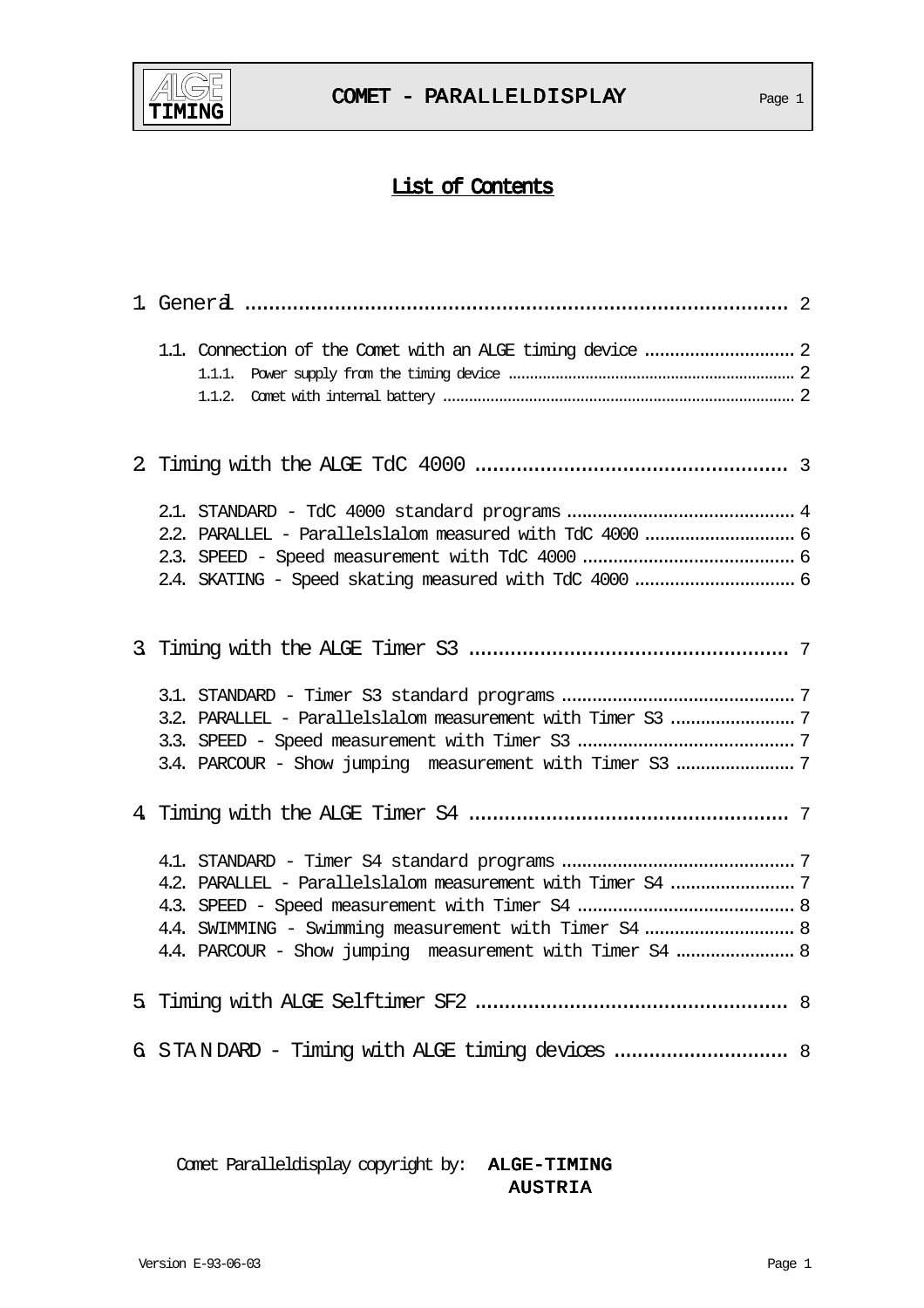

# 1. GENERAL

The Comet with the Paralleldisplay software can be connected with the RS 232c interface of any ALGE timing device. The Paralleldisplay shows all the data, which are sent by the timing device.

After turning the Comet on, select the timing device that delivers the data:

| Device:TDC 4000                   | If you use the TdC 4000 as timing device press key "Y", other-                                                                            |
|-----------------------------------|-------------------------------------------------------------------------------------------------------------------------------------------|
| select Y/N ?                      | wise key "N"                                                                                                                              |
| Device:TIMER S3                   | If you use the Timer S3 as timing device press key "N", other-                                                                            |
| select Y/N ?                      | wise key "N"                                                                                                                              |
| Device: TIMER S4                  | If you use the Timer S4 as timing device press key "N", other-                                                                            |
| select Y/N ?                      | wise key "N"                                                                                                                              |
| Device:Selftimer                  | If you use the Selftimer SF2 as timing device press key "N",                                                                              |
| select $Y/N$ ?                    | otherwise key "N"                                                                                                                         |
| Device:Standard<br>select $Y/N$ ? | If you do not know which ALGE timing device is in use, press<br>key "Y", if timing is done with the TdC 4000 or Timer S3 press<br>key "N" |

# 1.1. Connection of the Comet with an ALGE timing device:

#### 1.1.1. Power supply from the timing device:

Cable 076-10 does the data transfer and power supply for the Comet Paralleldisplay form the TdC 4000 and Timer S3.

Plug the 5-pin connector at the ALGE TdC 4000 (data out 2) or Timer S3 (score board). Plug the 8 pin connector at the data socket (11) of the Comet.

Attention: If you do not receive data at the Comet, turn the plug at the TdC 4000 or Timer S3 180°!

#### 1.1.2. Comet with internal battery:

ALGE cable 075-10 does the data transfer for the Comet Paralleldisplay from the TdC 4000 and Timer S3.

Plug the 5-pin connector at the ALGE TdC 4000 (data out 2) or Timer S3 (score board). Plug the 8 pin connector at the data socket (11) of the Comet.

Attention: If you do not receive data at the Comet, turn the plug at the TdC 4000 or Timer S3 180°!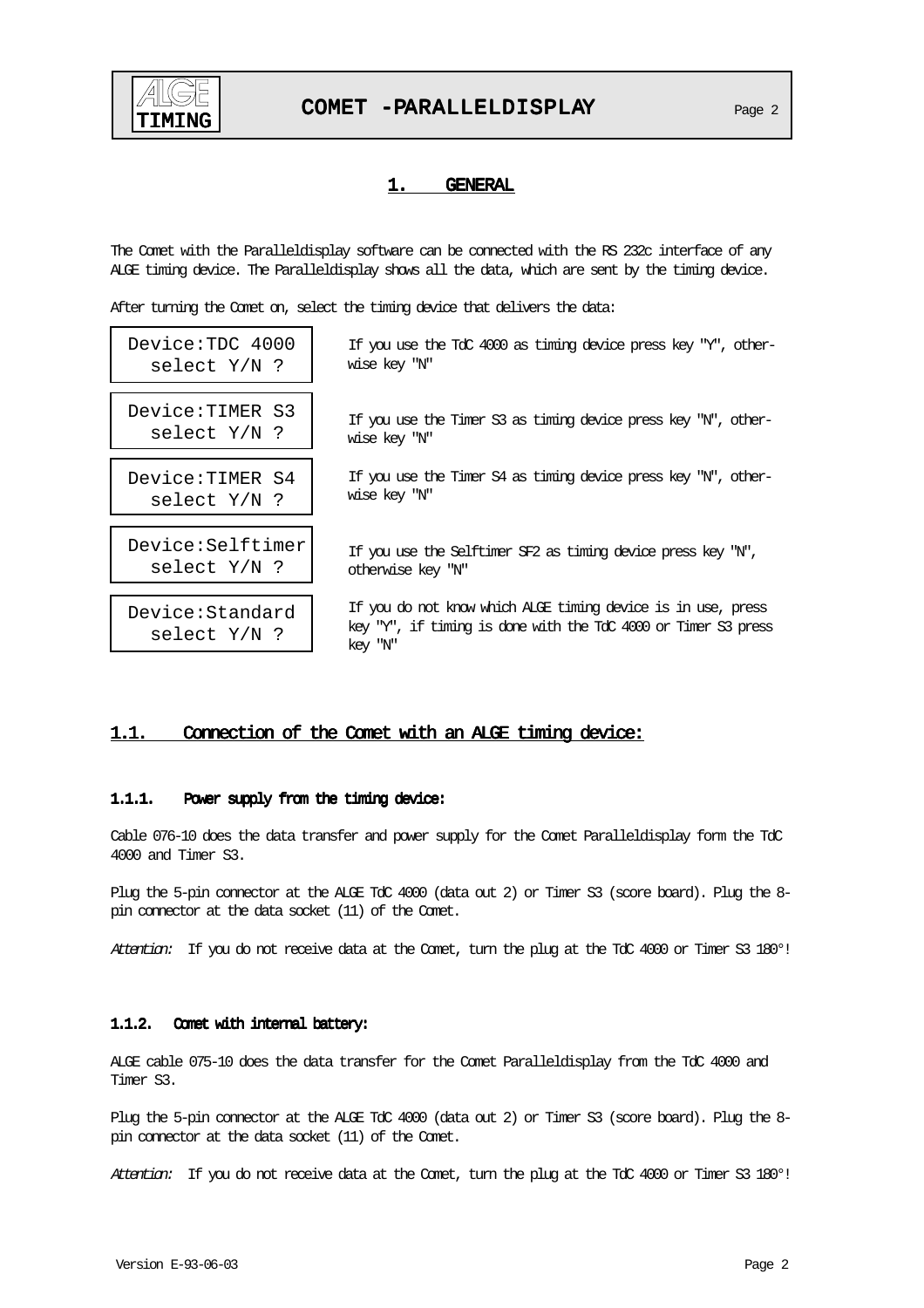

# COMET - PARALLELDISPLAY Page 3

# 2. Timing with the ALGE TdC 4000

If you use the timing device TdC 4000 you have press key "N" until the display shows the following:

| Progr: STANDARD | All TdC programs except the ones listed below |
|-----------------|-----------------------------------------------|
| select $Y/N$ ?  | Select with key "Y", "N" to continue          |
| Progr: PARALLEL | Parallelslalom                                |
| select $Y/N$ ?  | Select with key "Y", "N" to continue          |
| Progr: SPEED    | Speed measurement                             |
| select $Y/N$ ?  | Select with key "Y", "N" to continue          |
| Progr: SKATING  | Speed skating                                 |
| select $Y/N$ ?  | Select with key "Y", "N" to continue          |

#### Memory:

After tuning the Comet on, it is possible to clear the memory by pressing the key "Y".

| 11. | TIMES       |
|-----|-------------|
|     | CLEAR Y/N ? |

There are 11 times stored in the memory. If you press now key "Y" all times are cleared, by pressing key "N" you safe the memory.

You can store up to 950 times in the memory of the Comet Paralleldisplay when using the TdC 4000 STANDARD mode. All other modes do not store the times.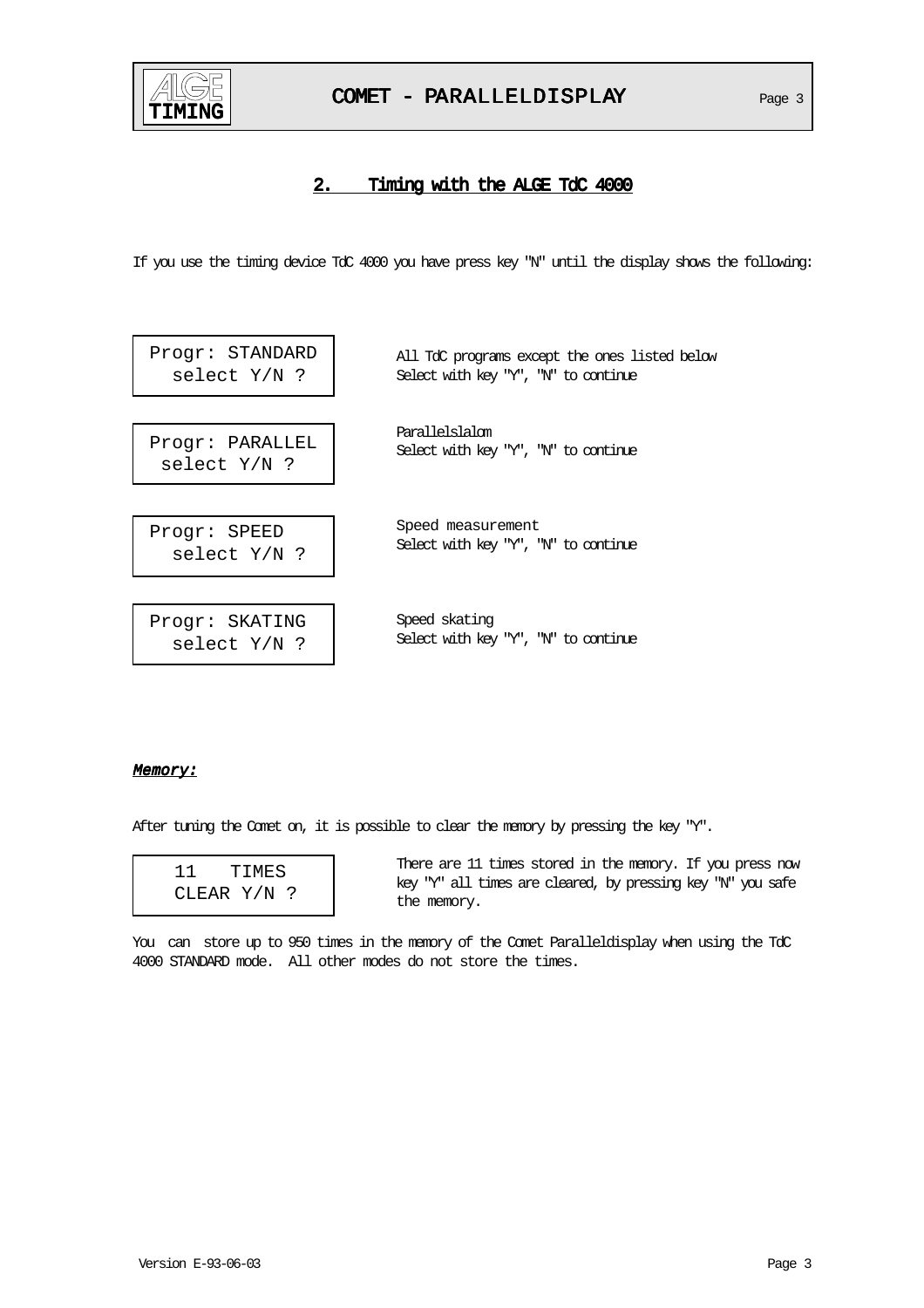

# 2.1. STANDARD - TdC Standardprograms:



The Paralleldisplay shows the following informations on the display, if it is connected with the TdC 4000:

| 5 |    |   | 1:03               |  |
|---|----|---|--------------------|--|
| 5 | T. | ς | $+0.43$<br>1:20.64 |  |
|   |    |   |                    |  |

running time: Startnumber 5 Group 1, running time

finish arrival: Startnumber 5, 3rd rank, 0,43 sec. behind startnumber 5 Group 1, run time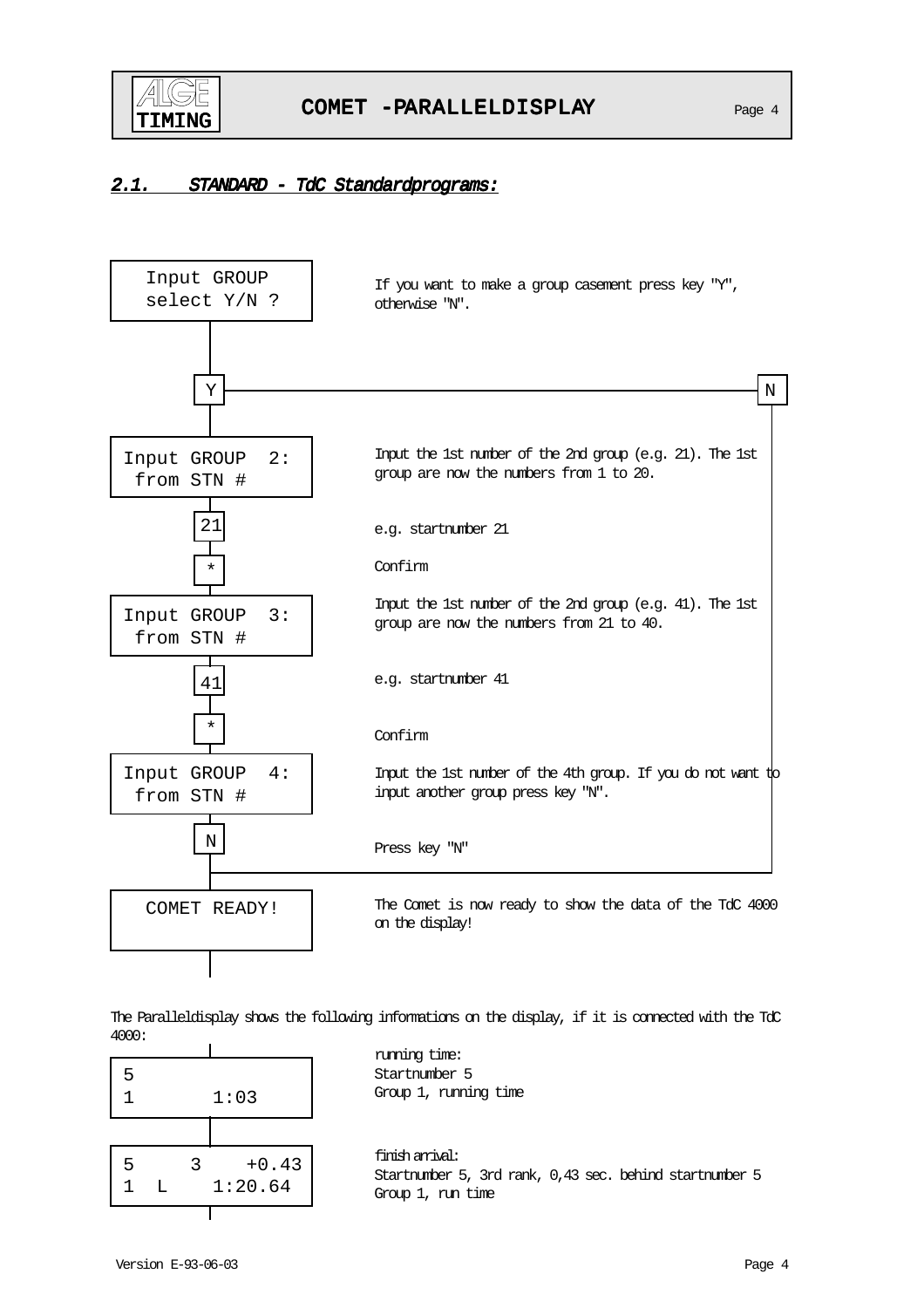

# Classement:

All times are stored and can be shown any time in the display. You can show any startnumber or rank in the display.

With the key "Y" and "N" it is possible to switch from the shown rank to the next.

- Y ............. previous rank
- N ...........next rank .

| <b>Function</b>                        | 1st Input                          | 2nd Input                          | 3rd Input                          | 4th Input                          | <b>Describtion</b>                                        |
|----------------------------------------|------------------------------------|------------------------------------|------------------------------------|------------------------------------|-----------------------------------------------------------|
| 1st rank                               | $A = run time$<br>$B =$ total time |                                    |                                    |                                    | the first rank of the group<br>will be shown              |
| <b>Rank of the</b><br>choosen<br>group | Rank<br>(key 0 to 9)               | Confirm<br>$(*)$                   | $A = run time$<br>$B =$ total time |                                    | the choosen rank of the<br>group will be shown            |
| <b>Rank with</b><br>group              | Rank<br>(key 0 to 9)               | Confirm<br>$(\dot{\phantom{a}}^*)$ | Group<br>(key 0 to 9)              | $A = run time$<br>$B =$ total time | the choosen rank of the<br>choosen group will be<br>shown |
| <b>Startnumber</b>                     | Startnumber<br>(key 0 to 9)        | $A = run time$<br>$B =$ total time |                                    |                                    | the time of the choosen<br>startnumber will be shown      |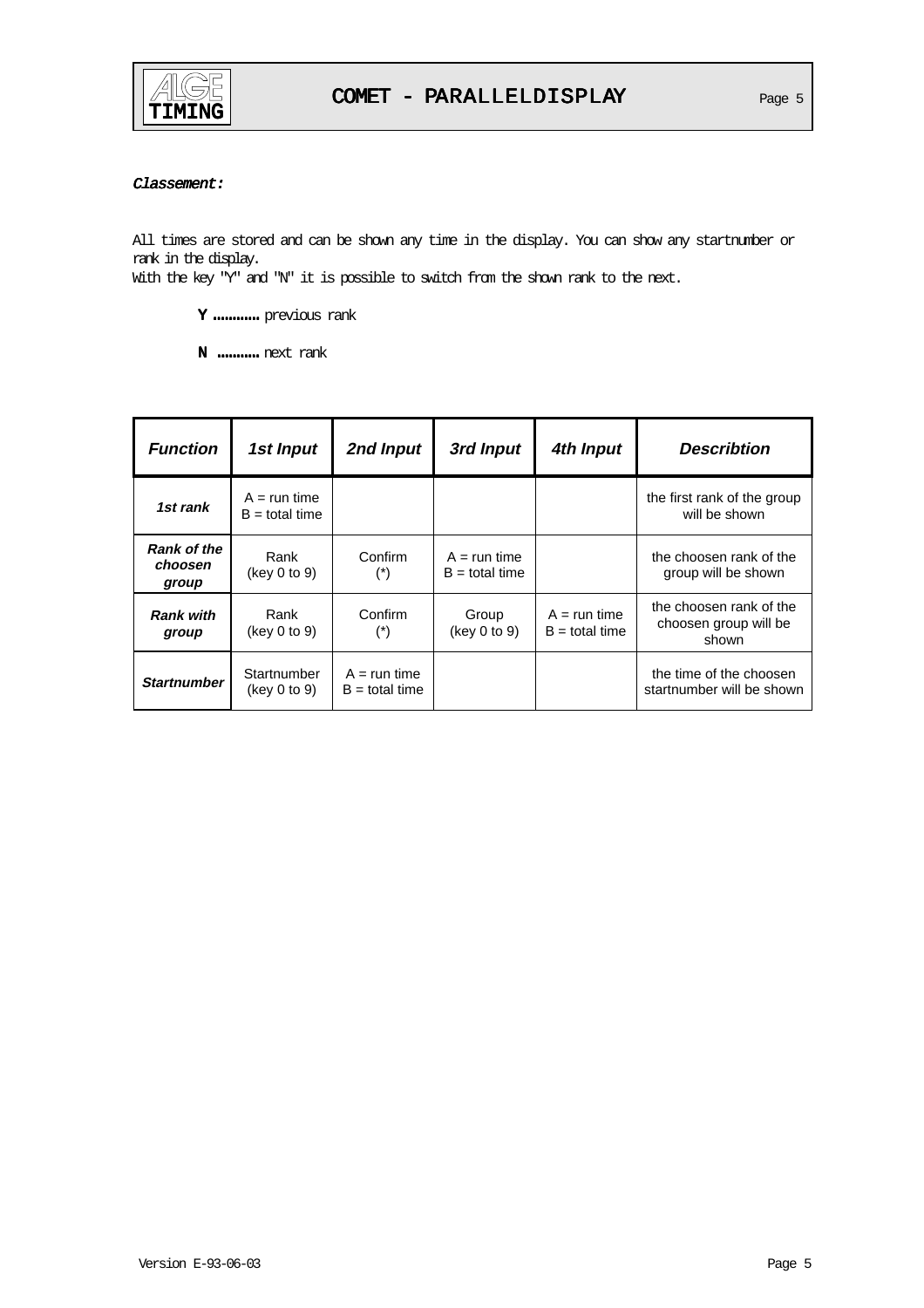

# 2.2. PARALLEL - Parallelslalom measured with TdC 4000:

If you use the TdC 4000 for timing a Parallelslalom, set up the Comet Paralleldisplay as well in the TdC 4000 Parallelslalom mode.

# 2.3. SPEED - Speed measurement with TdC 4000:

If you use the TdC 4000 for speed measurement, set up the Comet Paralleldisplay as well in the TdC 4000 SPEED mode.

The speed is allways shown in km/h.

# 2.4. SKATING - Speed skating measured with the TdC 4000:

If you use the TdC 4000 for speed skating, set the Comet Paralleldisplay as well in the TdC 4000 speed skating mode up.

For speed skating it shows the startnumber, times and laps for both competitors.

| 5 2 | 1:20.72 |
|-----|---------|
| 62  | 1:21.03 |

Bib 5, to laps to go, intermediate time 1:20.72 Bib 6, to laps to go, intermediate time 1:21.03

The competitor shown in the upper line of the display starts always on the inside track (the TdC 4000 display shows "I"), the competitor shown in the lower line of the display starts always on the outside track (the TdC 4000 display shows "A").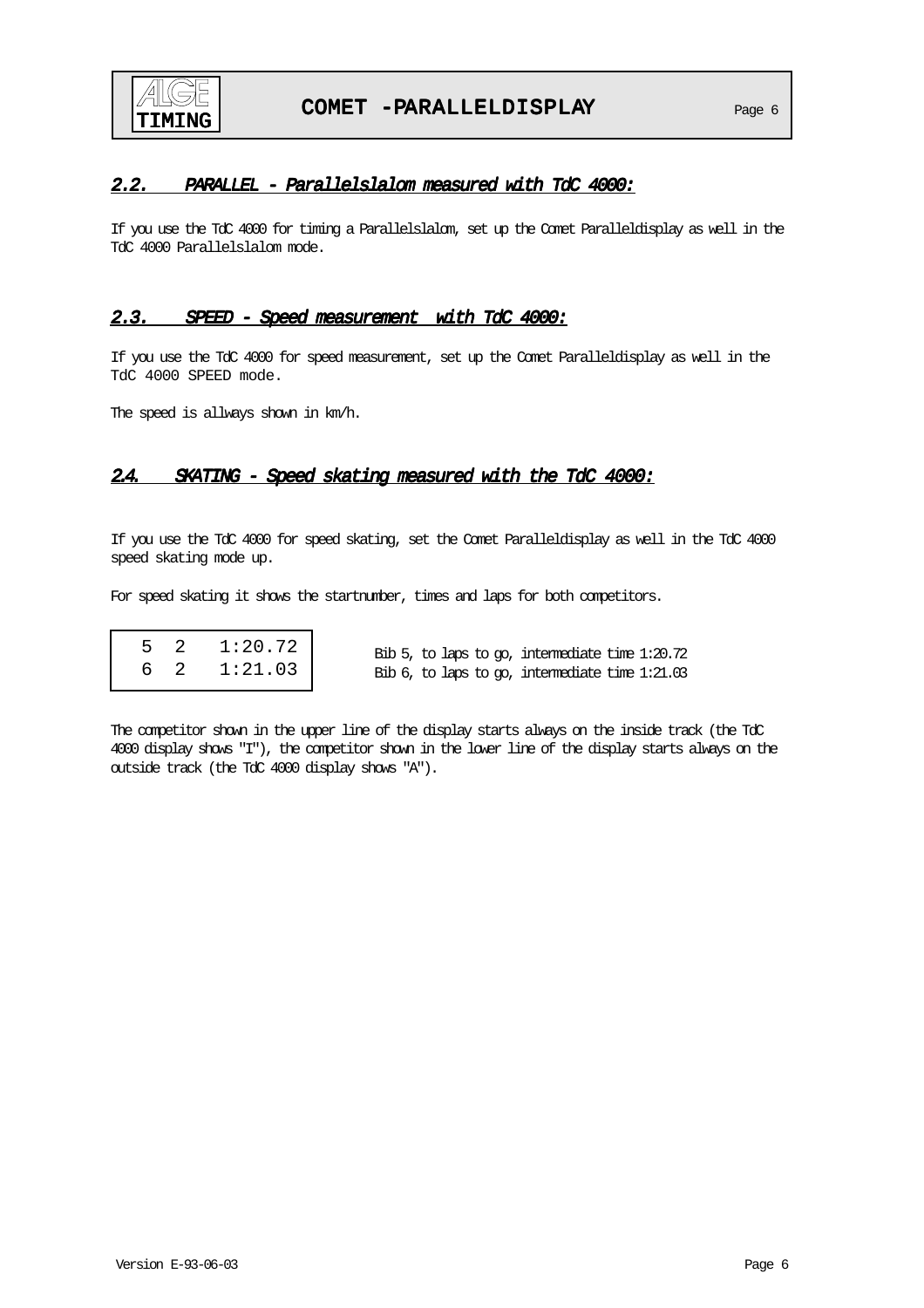

# 3. Timing with the ALGE Timer S3

There are four different programs for the Timer S3. You can choose the programs with the key "Y", with key "N" you switch to the next program.

# 3.1. STANDARD - Timer S3 Standardprograms:

For all programs from the Timer S3 except Parallelslalom, speed, and show jumping.

# 3.2. PARALLEL - Parallelslalom measurement with Timer S3:

If you select the Parallelslalom of the Timer S3 it shows in the Comet display R for red parcour, and b for blue parcour.

# 3.3. SPEED - Speed measurement with Timer S3:

If you select the Parallelslalom of the Timer S3 it shows in the Comet display "R" for red parcour, and "b" for blue parcour.

# 3.4. PARCOUR - Show jumping measurement with Timer S3:

If you use the Timer S3 with the show jumping software it shows the following the Comet display:

 4.00 0:43.93

Points Time

# 4. Timing with the ALGE Timer S4

There are four different programs for the Timer S4. You can choose the programs with the key "Y", with key "N" you switch to the next program.

# 4.1. STANDARD - Timer S4 Standardprograms:

For all programs from the Timer S4 except Parallelslalom, speed, swimming, and show jumping.

# 4.2. PARALLEL - Parallelslalom measurement with Timer S4:

If you select the Parallelslalom of the Timer S4 it shows in the Comet display R for red parcour, and b for blue parcour.